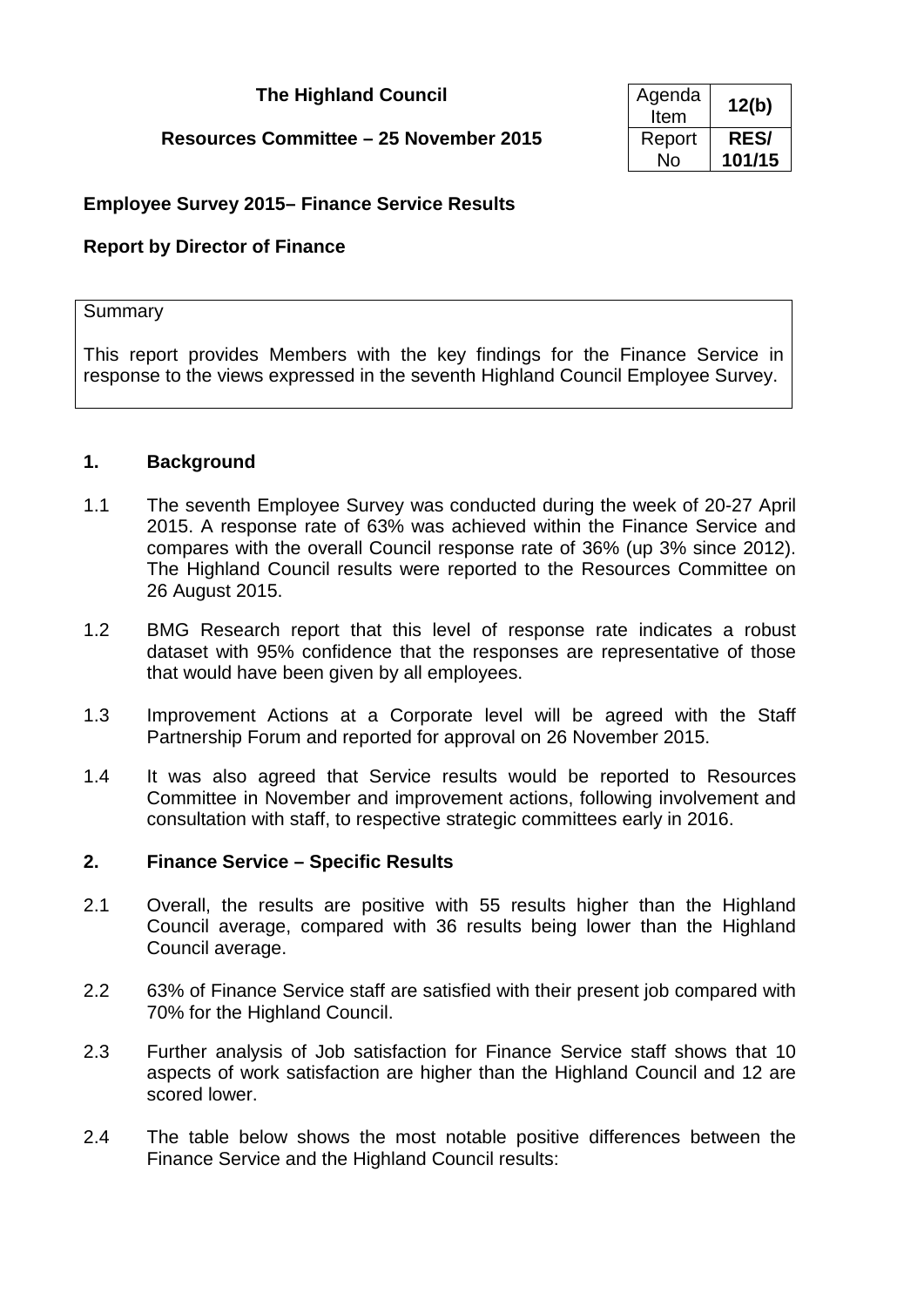| <b>Factor/Question</b>                                                                 | Fin 2015 | <b>THC2015</b> | Diff       |
|----------------------------------------------------------------------------------------|----------|----------------|------------|
| I have had an Employee Review &<br>Development Plan (ERD) within the last<br>12 months | 85%      | 52%            | 33%        |
| I have had an ERD                                                                      | 90%      | 62%            | 28%        |
| Council's<br>the<br>0f<br>am<br>aware<br><b>Organisational Values</b>                  | 84%      | 57%            | <b>27%</b> |
| Satisfied have sufficient resources to do<br>your job                                  | 66%      | 43%            | 23%        |
| Satisfied with Good Employment Benefits<br>(e.g. leave, pensions, flexible working)    | 53%      | 37%            | 16%        |
| <b>Satisfied with Working Hours</b>                                                    | 91%      | 76%            | 15%        |
| Importance of Pay                                                                      | 73%      | 58%            | 15%        |
| Importance of Job Security                                                             | 66%      | 51%            | 15%        |
| Lack of resources as a cause of stress                                                 | 18%      | 39%            | $-21%$     |
| Too much bureaucracy as a cause of<br>stress                                           | 23%      | 38%            | $-15%$     |
| General nature of the job as a cause of<br>stress                                      | 25%      | 35%            | $-10%$     |

2.5 The table below shows the most notable negative differences between the Finance Service and the Highland Council results

| <b>Factor/Question</b>                                                                 | Fin 2015 | <b>THC 2015</b> | Diff   |
|----------------------------------------------------------------------------------------|----------|-----------------|--------|
| Satisfaction - Enjoyment in the work I do                                              | 60%      | 74%             | $-14%$ |
| Satisfaction - Feeling you<br>have<br>accomplished something worthwhile at 57%<br>work |          | 68%             | $-11%$ |
| Satisfaction - interesting work                                                        | 74%      | 84%             | $-10%$ |
| Satisfied with job security                                                            | 56%      | 65%             | $-9%$  |
| Satisfaction in having the opportunity to<br>show initiative                           | 56%      | 65%             | $-9%$  |

## **3. Views of Line Management and Senior Management**

#### 3.1 **Line Management**

Views of line management are generally positive and include the highest scoring responses in the survey. 78% agreed that their line manager knew their job and 77% agreed that their line manager was approachable.

The table below illustrates the 5 highest and 5 lowest scoring statements about line managers: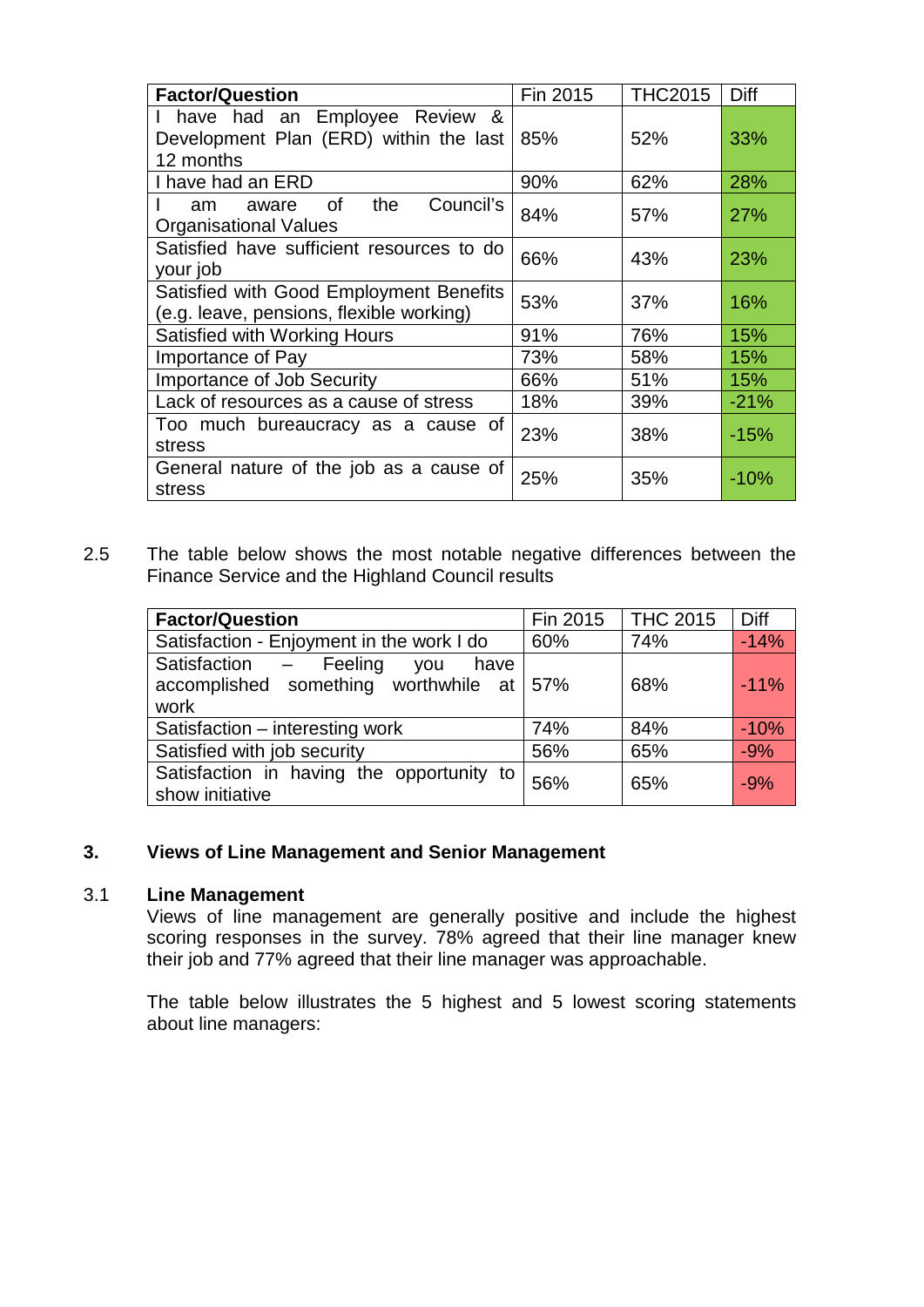| <b>Statement about line manager</b> | Fin2015 | <b>THC2015</b> | Diff  |
|-------------------------------------|---------|----------------|-------|
| <b>Top scoring statements</b>       |         |                |       |
| Knows their job                     | 78%     | 78%            | $0\%$ |
| Is approachable                     | 77%     | 80%            | $-3%$ |
| Is committed to THC                 | 76%     | 70%            | 6%    |
| Is available to speak to            | 74%     | 71%            | 3%    |
| Is open and honest                  | 71%     | 73%            | $-2%$ |
| <b>Lowest scoring statements</b>    |         |                |       |
| Manages attendance                  | 62%     | 55%            | 7%    |
| Explains why tasks are done         | 60%     | 61%            | $-1%$ |
| Gives me credit for a good job      | 60%     | 62%            | $-2%$ |
| Does something about the pressure   | 52%     | 48%            | 4%    |
| Acts on my ideas / suggestions      | 51%     | 52%            | $-1%$ |

### 3.2 **Senior Management**

Views of senior managers' score lower than views of line managers, but are higher than the Council average.

- $\triangleright$  Senior managers keep employees informed of their views and decisions: 51% (THC 45%)
- $\triangleright$  I have confidence in the Senior Managers in my Service: 52% (THC 43%)

## 4. **Information and Communication**

- 4.1 64% of Finance Service staff state that they are kept fully or fairly well informed about the Highland Council as a whole, reflecting the continued efforts being made in this area. This compares with 54% for the Highland Council.
- 4.2 This figure increases to 66% of staff agreeing that they are kept fully or fairly well informed at a Service level and 68% in the area they work in. The respective Highland Council figures are 61% and 60% respectively.
- 4.3 E-mail is the preferred method of Finance Service staff for receiving information about the Council (62%), followed by team briefings (face to face) (43%) and meetings with immediate manager (37%). This compares with the Highland Council figures of 53%, 30% and 29%.

# 5. **Training and Performance Improvement**

- 5.1 The Finance Service have a strong track record of undertaking Employee Review and Development (ERD) plans which is reflected in that 90% of staff state that they have had an ERD (compared with 62% for The Council as a whole). 85% of Finance Staff state they have had an ERD in the last 12 months, again compared with 52% for The Highland Council. The Finance Service figure is also well above the public sector benchmark (per BMG) of 74%.
- 5.2 The table below provides some more comparisons with the Highland Council figures.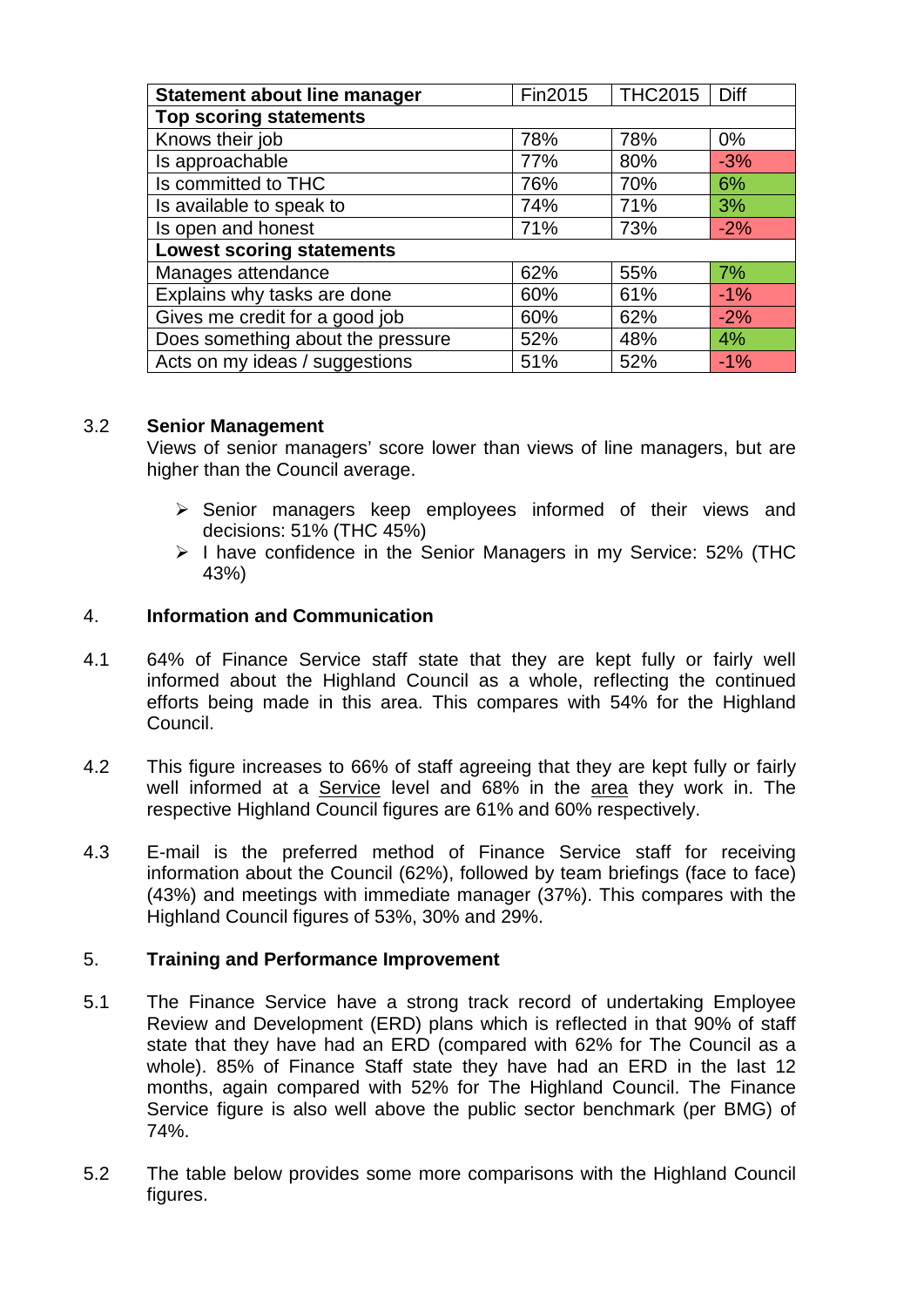|                                                                         | Fin2015 | <b>THC2015</b> | Diff  |
|-------------------------------------------------------------------------|---------|----------------|-------|
| I receive the right amount of training to<br>do my job well             | 58%     | 52%            | 6%    |
| I receive training that is relevant to my<br>current job                | 55%     | 53%            | 2%    |
| I receive training that is relevant to my<br>future career developments | 38%     | 37%            | $1\%$ |
| I have received induction training                                      | 59%     | 50%            | 9%    |

### 6. **Workload and Stress**

- 6.1 The survey includes questions to explore workload and levels of stress experienced during work.
- 6.2 14% of Finance Service employees state that they have too much work to do, compared with 26% for the Council as a whole.
- 6.3 The proportion of people saying they have high or above average levels of stress at work for the Finance Service is 36% and for the Highland Council 44%. Looking at those that state they have a high level of stress, Finance Service is 9% compared with 15% for the Council.
- 6.4 The highest causes of stress in the Finance Service is the same as for the Council as a whole, that is that they have "Too much Work" at 37% (THC 44%). This is followed by "Colleagues negative attitudes" (35%) and "constant change" (27%).

# **7. Change**

7.1 Although 82% of Finance Staff understand the need for change (THC 77%), and 64% (THC 56%) support that need, 40% (THC 43%) still find the process a cause for concern. The table provides some further comparisons to the Highland Council figures. All are better than the Council average but nonetheless further work is required to deliver improvements for staff.

|                                                                      | Fin 2015 | <b>THC 2015</b> | Diff  |
|----------------------------------------------------------------------|----------|-----------------|-------|
| I understand the need for change                                     | 82%      | 77%             | 5%    |
| I support the need for change                                        | 64%      | 56%             | 8%    |
| I look forward to change as a challenge                              | 56%      | 48%             | 8%    |
| The reasons for change are<br>well<br>communicated to me             | 44%      | 32%             | 12%   |
| I find the process of change causes me<br>concern                    | 40%      | 43%             | $-3%$ |
| I receive sufficient training and support<br>when change takes place | 35%      | 26%             | 9%    |
| Staff are consulted on management<br>decisions                       | 30%      | 28%             | 2%    |
| Change here is well managed                                          | 29%      | 25%             | 4%    |
| Change here is too fast                                              | 21%      | 27%             | $-6%$ |